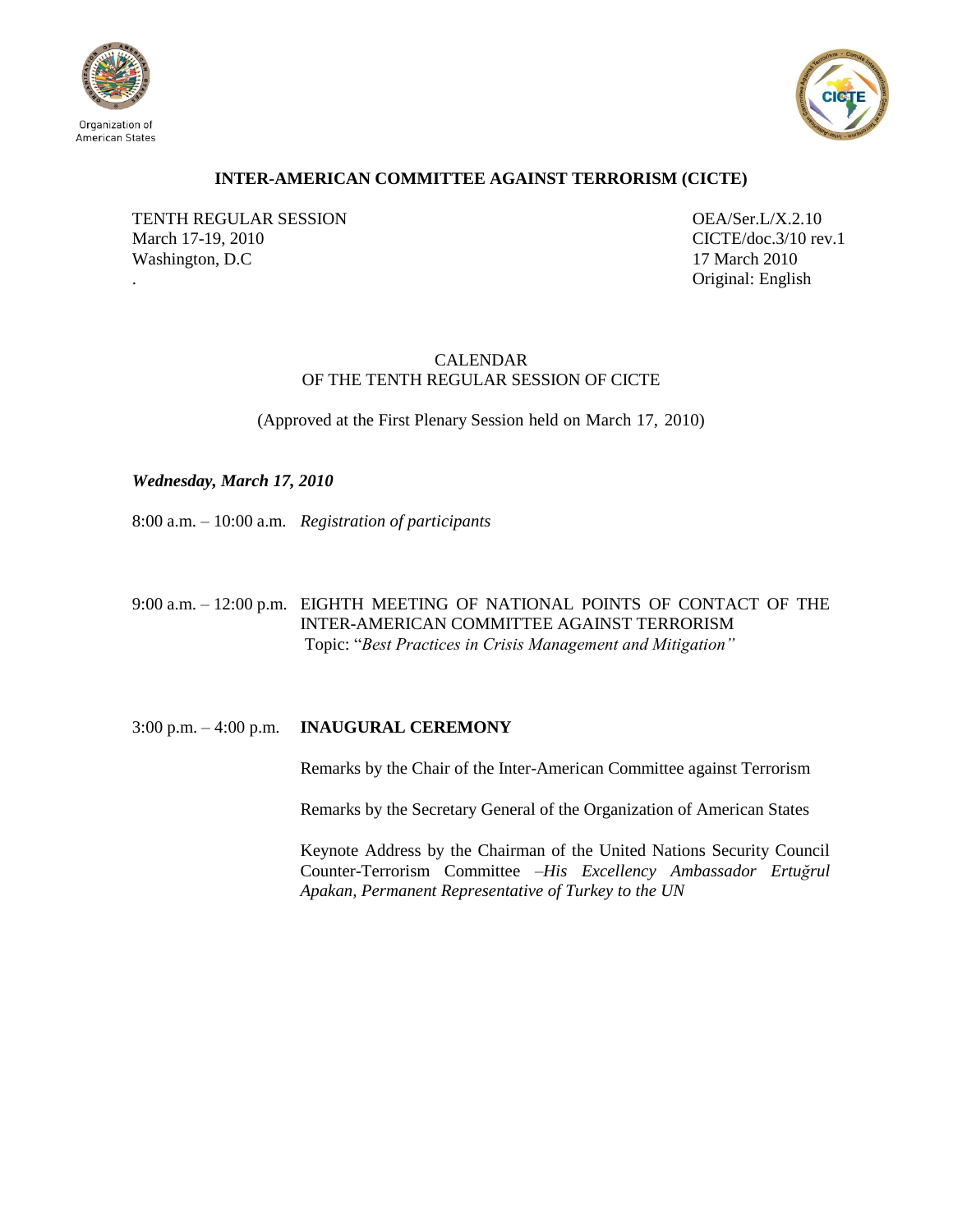# *Wednesday, March 17, 2010 (continued)*

## 4:00 p.m. – 5:30 p.m. **FIRST PLENARY SESSION**

- 1. Adoption of the recommendations of the preparatory process for the Tenth Regular Session
	- i. Adoption of the Draft Agenda of the Tenth Regular Session
	- ii. Adoption of the Draft Calendar of the Tenth Regular Session
- 2. Report of the Chair of CICTE 2009-2010
- 3. Election of officers:
	- a. Chair of CICTE
	- b. Vice-Chair of CICTE
	- c. Rapporteur of the Tenth Regular Session of CICTE
- 4. Remarks by the Chair of CICTE 2010-2011
- 5. Report on the activities of the CICTE Secretariat
- 6. Oral Report on the Eighth Meeting of National Points of Contact of **CICTE** *– Chair of the Meeting of National Points of Contact*

5:30 p.m. *Adjournment of the First Plenary Session*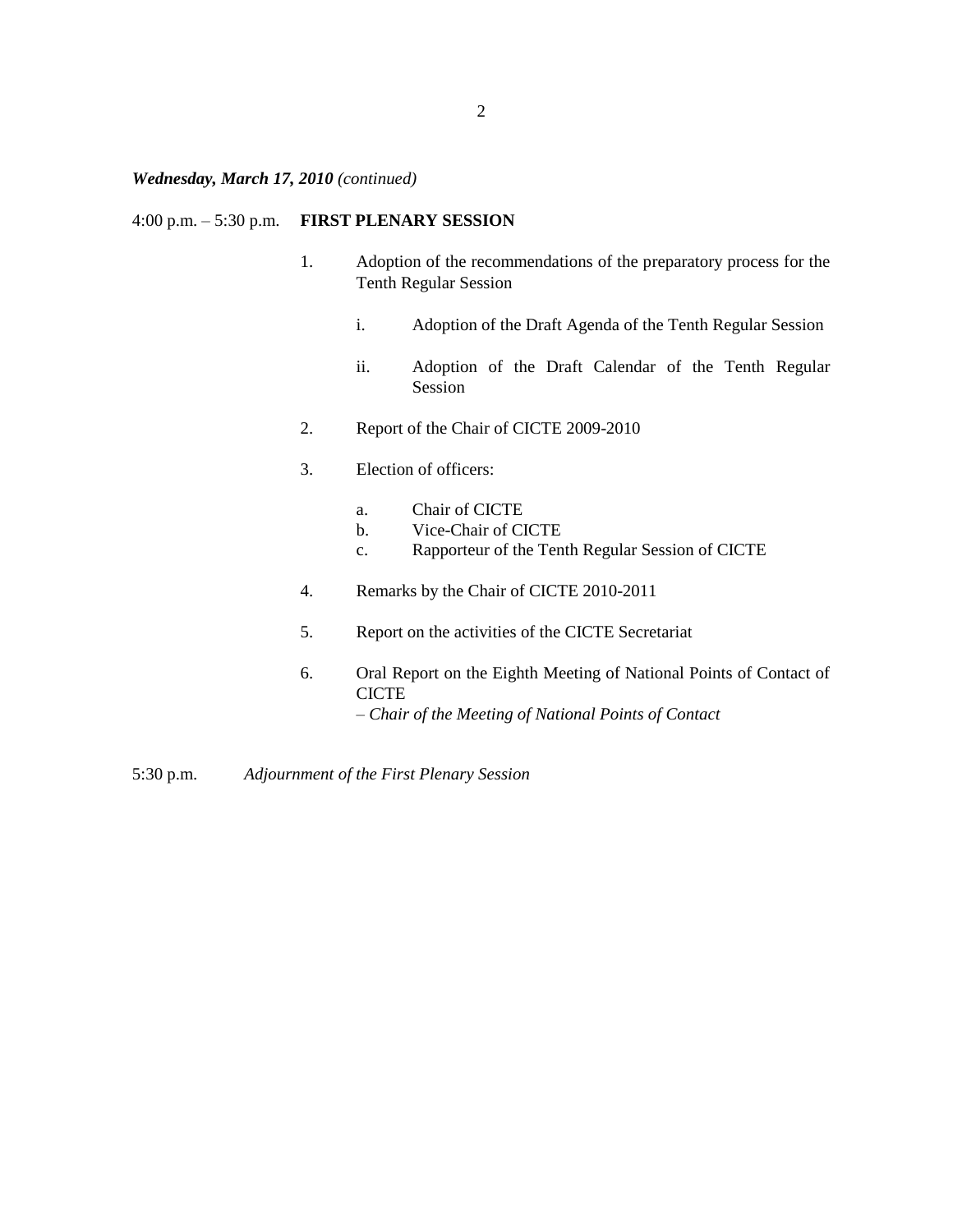### *Thursday, March 18, 2010*

#### 10:00 a.m. – 1:00 p.m. **SECOND PLENARY SESSION**

#### *(Public-Private Cooperation in the Protection of Critical Infrastructure)*

- Presentations by guest speakers: *Mr. Thomas G. DiNanno, Senior Fellow at the International Assessment and Strategy Center and Mr. Paul Nicolas, Microsoft's Director for Global Security Strategy and Diplomacy*
- Interventions by delegations
- Opportunities for horizontal and international cooperation
- Mandate to the Secretariat

*[In this segment Delegations are invited to share their experiences and exchange information and best practices]*

1:00 p.m. *Adjournment of the Second Plenary Session*

### 2:30 p.m. – 5:30 p.m. **THIRD PLENARY SESSION**

#### *(Security for Major Events)*

- Presentation by a guest speaker: *Mr. Massimiliano Montanari, Head of Public-Private Security Policies and the Major Events Security Initiative at the Security Governance /Counter-Terrorism Laboratory of the United Nations Interregional Crime and Justice Research Institute (UNICRI)*
- Interventions by delegations
- Opportunities for horizontal and international cooperation
- Mandate to the Secretariat

*[In this segment Delegations* are *invited to share information on specific experiences they have had]*

5:30 p.m. *Adjournment of the Third Plenary Session*